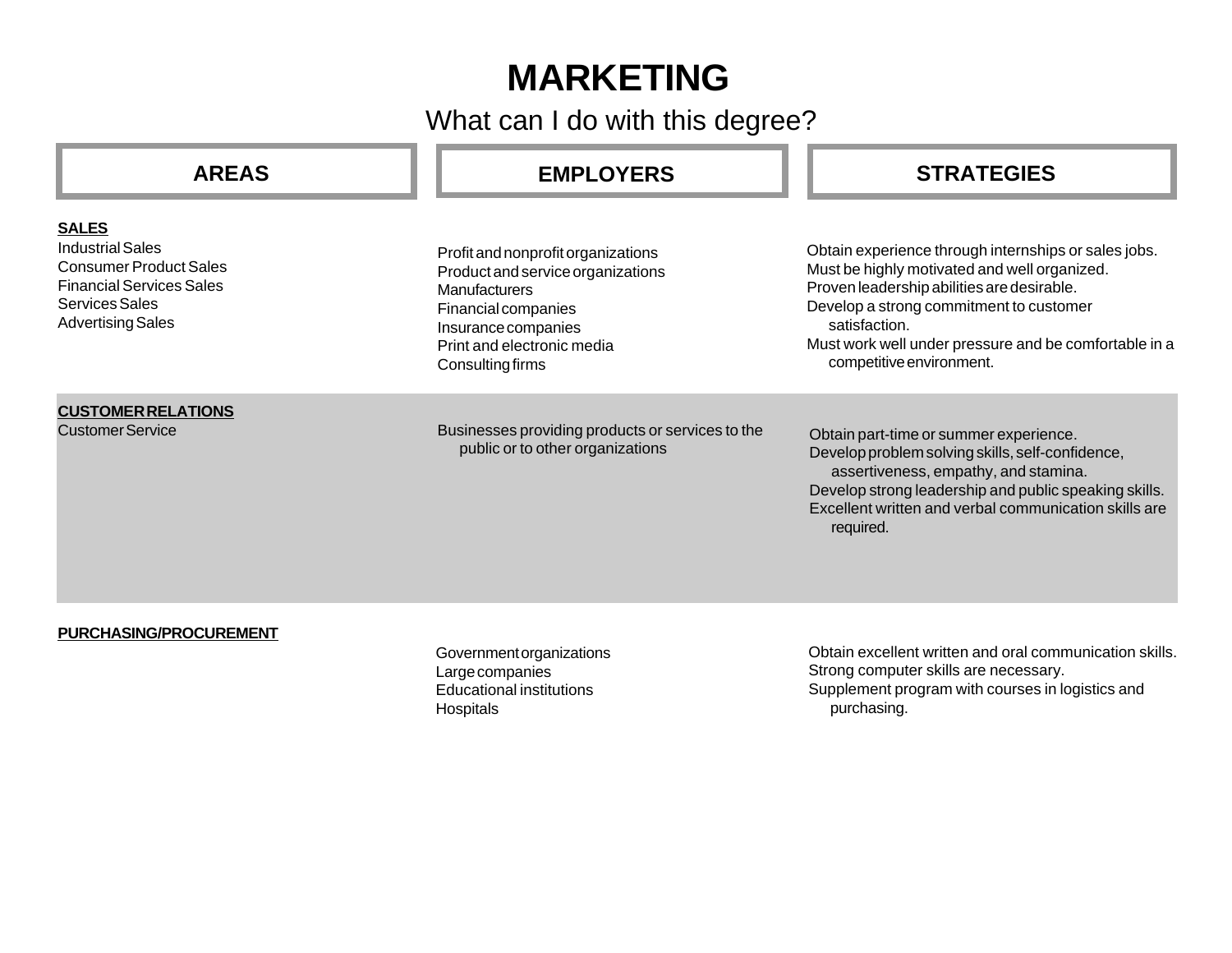| (Marketing, Page 2) |  |
|---------------------|--|
|                     |  |

# **AREAS EMPLOYERS STRATEGIES**

Obtain retail experience through summer, part-time, or internship positions. Present a consistent, pleasant, and service-oriented image to customers. Develop leadership ability and customer service skills. Demonstrate ability to work well under stressful conditions and as part of a team. Gain knowledge of the process of merchandise flow, an overview of signing, pricing, and presentation, and the ability to plan, organize, and lead. Develop ability to communicate in a concise manner. Be prepared to start as a trainee before advancing to other positions. Department stores Specialty stores Discount stores Super retailers Commercial banks Credit unions Savings and loan associations Savings banks Develop sales skills and good analytical skills. Take courses in accounting and finance. Obtain part-time employment or an internship position in a bank. Develop strong interpersonal and communication skills in order to work well with a diverse clientele. MBA required for most positions related to investment banking.

#### **BRAND MANAGEMENT**

**RETAIL**

Buying

Store Management

**BANKING**

**Operations** 

Commercial Lending Branch Management

> Consumer goods Some service providers Some industrial goods

Results orientation and creativity are desired attributes. Develop strong interpersonal, communication, and analytical skills. Obtain a broad background in advertising, research, consumer behavior, and strategy. Plan on pursuing an MBA for most brand management, consulting, and research opportunities.